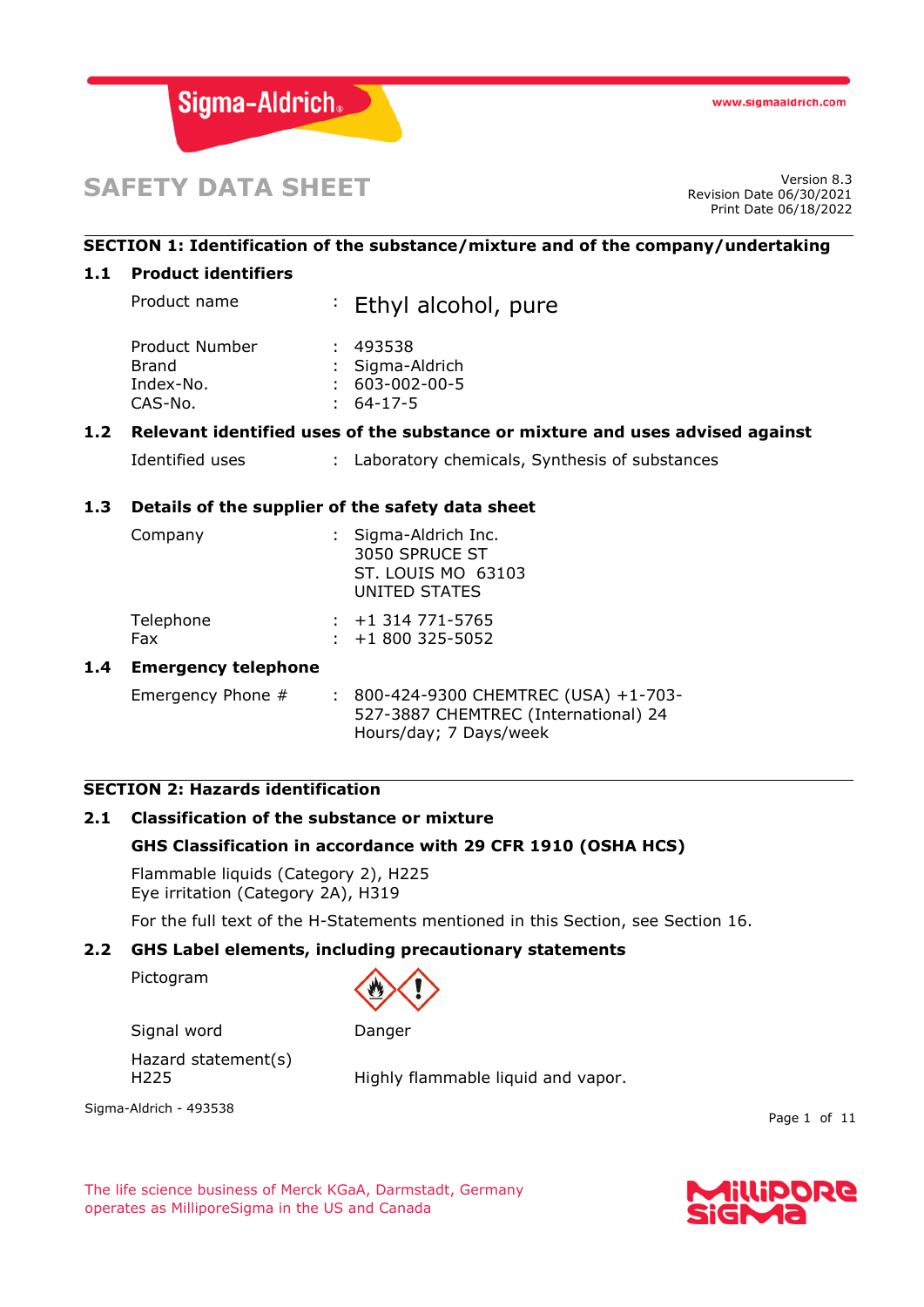| H319                       | Causes serious eye irritation.                                                                                                         |
|----------------------------|----------------------------------------------------------------------------------------------------------------------------------------|
| Precautionary statement(s) |                                                                                                                                        |
| P <sub>210</sub>           | Keep away from heat/ sparks/ open flames/ hot surfaces. No<br>smoking.                                                                 |
| P233                       | Keep container tightly closed.                                                                                                         |
| P240                       | Ground/bond container and receiving equipment.                                                                                         |
| P241                       | Use explosion-proof electrical/ ventilating/ lighting/ equipment.                                                                      |
| P242                       | Use only non-sparking tools.                                                                                                           |
| P243                       | Take precautionary measures against static discharge.                                                                                  |
| P264                       | Wash skin thoroughly after handling.                                                                                                   |
| P <sub>280</sub>           | Wear protective gloves/ eye protection/ face protection.                                                                               |
| $P303 + P361 + P353$       | IF ON SKIN (or hair): Take off immediately all contaminated<br>clothing. Rinse skin with water/ shower.                                |
| $P305 + P351 + P338$       | IF IN EYES: Rinse cautiously with water for several minutes.<br>Remove contact lenses, if present and easy to do. Continue<br>rinsing. |
| $P337 + P313$              | If eye irritation persists: Get medical advice/ attention.                                                                             |
| $P370 + P378$              | In case of fire: Use dry sand, dry chemical or alcohol-resistant<br>foam to extinguish.                                                |
| $P403 + P235$              | Store in a well-ventilated place. Keep cool.                                                                                           |
| P501                       | Dispose of contents/ container to an approved waste disposal<br>plant.                                                                 |

# **2.3 Hazards not otherwise classified (HNOC) or not covered by GHS** - none

# **SECTION 3: Composition/information on ingredients**

#### **3.1 Substances**

| Synonyms         | : Absolute alcohol |
|------------------|--------------------|
| Formula          | : $C_2H_6O$        |
| Molecular weight | : $46.07$ g/mol    |
| CAS-No.          | $: 64-17-5$        |
| EC-No.           | $: 200 - 578 - 6$  |
| Index-No.        | 603-002-00-5       |

| Component | Classification                                              | Concentration |
|-----------|-------------------------------------------------------------|---------------|
| ethanol   |                                                             |               |
|           | Flam. Liq. 2; Eye Irrit. 2A; $  \lt = 100 \%$<br>H225, H319 |               |
|           | Concentration limits:                                       |               |
|           | >= 50 %: Eye Irrit. 2A,<br>H319;                            |               |

For the full text of the H-Statements mentioned in this Section, see Section 16.

Sigma-Aldrich - 493538

Page 2 of 11

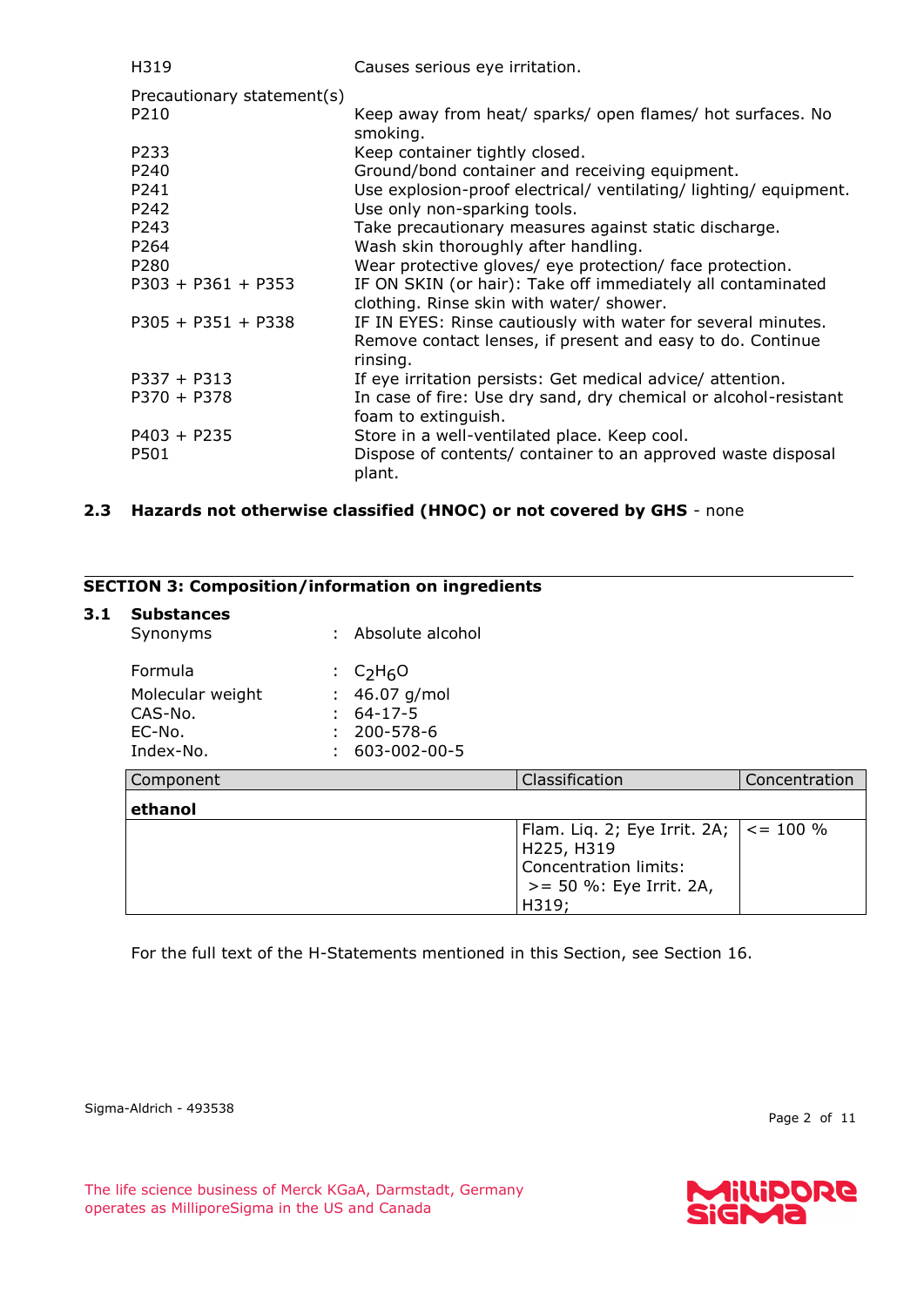# **SECTION 4: First aid measures**

## **4.1 Description of first-aid measures**

#### **General advice**

Show this material safety data sheet to the doctor in attendance.

#### **If inhaled**

After inhalation: fresh air.

#### **In case of skin contact**

In case of skin contact: Take off immediately all contaminated clothing. Rinse skin with water/ shower.

#### **In case of eye contact**

After eye contact: rinse out with plenty of water. Call in ophthalmologist. Remove contact lenses.

#### **If swallowed**

After swallowing: immediately make victim drink water (two glasses at most). Consult a physician.

## **4.2 Most important symptoms and effects, both acute and delayed**

The most important known symptoms and effects are described in the labelling (see section 2.2) and/or in section 11

**4.3 Indication of any immediate medical attention and special treatment needed** No data available

# **SECTION 5: Firefighting measures**

#### **5.1 Extinguishing media**

# **Suitable extinguishing media**

Water Foam Carbon dioxide (CO2) Dry powder

## **Unsuitable extinguishing media**

For this substance/mixture no limitations of extinguishing agents are given.

## **5.2 Special hazards arising from the substance or mixture**

Carbon oxides Combustible. Pay attention to flashback. Vapors are heavier than air and may spread along floors. Risk of dust explosion. Development of hazardous combustion gases or vapours possible in the event of fire. Forms explosive mixtures with air at ambient temperatures.

#### **5.3 Advice for firefighters**

In the event of fire, wear self-contained breathing apparatus.

## **5.4 Further information**

Remove container from danger zone and cool with water. Prevent fire extinguishing water from contaminating surface water or the ground water system.

Sigma-Aldrich - 493538

Page 3 of 11

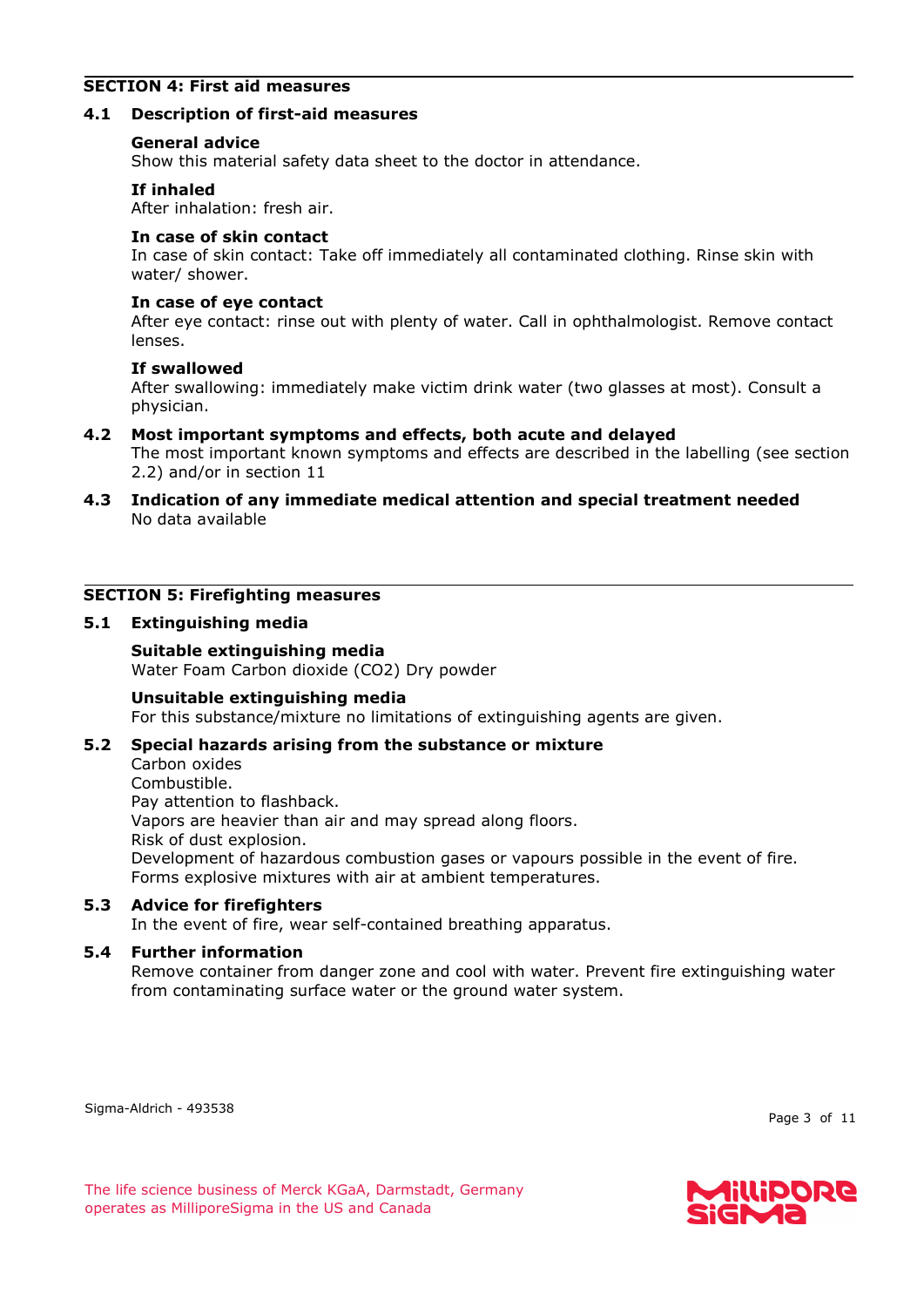# **SECTION 6: Accidental release measures**

**6.1 Personal precautions, protective equipment and emergency procedures** Advice for non-emergency personnel: Do not breathe vapors, aerosols. Avoid substance contact. Ensure adequate ventilation. Keep away from heat and sources of ignition. Evacuate the danger area, observe emergency procedures, consult an expert. For personal protection see section 8.

# **6.2 Environmental precautions** Do not let product enter drains. Risk of explosion.

# **6.3 Methods and materials for containment and cleaning up**

Cover drains. Collect, bind, and pump off spills. Observe possible material restrictions (see sections 7 and 10). Take up with liquid-absorbent material (e.g. Chemizorb®). Dispose of properly. Clean up affected area.

**6.4 Reference to other sections** For disposal see section 13.

## **SECTION 7: Handling and storage**

## **7.1 Precautions for safe handling**

## **Advice on protection against fire and explosion**

Keep away from open flames, hot surfaces and sources of ignition.Take precautionary measures against static discharge.

#### **Hygiene measures**

Change contaminated clothing. Wash hands after working with substance. For precautions see section 2.2.

## **7.2 Conditions for safe storage, including any incompatibilities**

#### **Storage conditions**

Keep container tightly closed in a dry and well-ventilated place. Keep away from heat and sources of ignition.

hygroscopic Storage class (TRGS 510): 3: Flammable liquids

## **7.3 Specific end use(s)**

Apart from the uses mentioned in section 1.2 no other specific uses are stipulated

## **SECTION 8: Exposure controls/personal protection**

## **8.1 Control parameters**

**Ingredients with workplace control parameters**

Sigma-Aldrich - 493538

Page 4 of 11

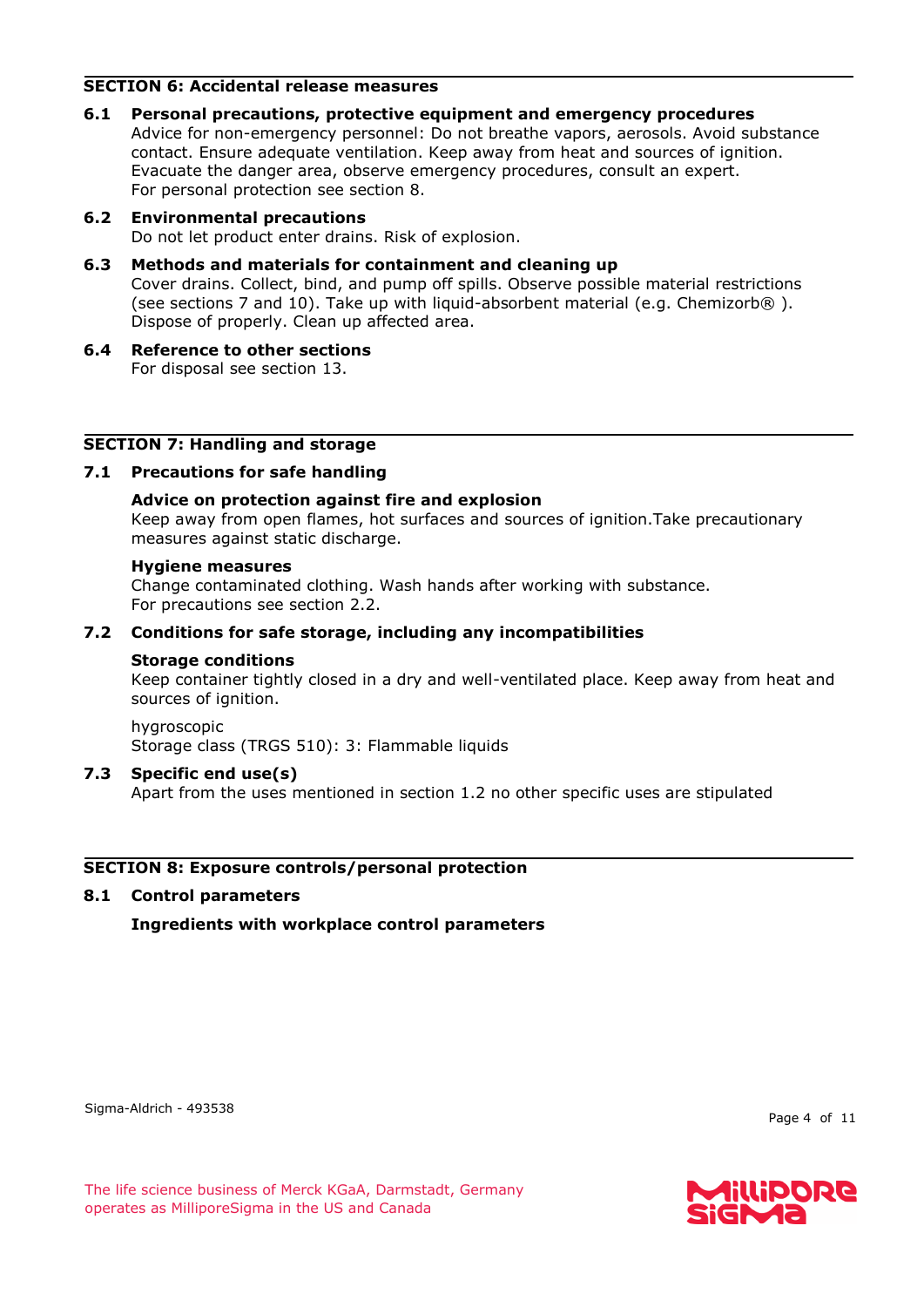| Component | CAS-No.       | Value       | Control<br>parameters        | <b>Basis</b>                                                                                     |
|-----------|---------------|-------------|------------------------------|--------------------------------------------------------------------------------------------------|
| ethanol   | $64 - 17 - 5$ | <b>TWA</b>  | 1,000 ppm<br>1,900 mg/m3     | USA. OSHA - TABLE Z-1 Limits<br>for Air Contaminants -<br>1910.1000                              |
|           |               | <b>TWA</b>  | $1,000$ ppm<br>$1,900$ mg/m3 | USA. Occupational Exposure<br>Limits (OSHA) - Table Z-1<br>Limits for Air Contaminants           |
|           |               | <b>STEL</b> | 1,000 ppm                    | USA. ACGIH Threshold Limit<br>Values (TLV)                                                       |
|           | Remarks       | humans      |                              | Confirmed animal carcinogen with unknown relevance to                                            |
|           |               | TWA         | 1,000 ppm<br>$1,900$ mg/m3   | USA. NIOSH Recommended<br><b>Exposure Limits</b>                                                 |
|           |               | <b>PEL</b>  | 1,000 ppm<br>1,900 mg/m3     | California permissible exposure<br>limits for chemical<br>contaminants (Title 8, Article<br>107) |

#### **8.2 Exposure controls**

#### **Appropriate engineering controls**

Change contaminated clothing. Wash hands after working with substance.

#### **Personal protective equipment**

#### **Eye/face protection**

Use equipment for eye protection tested and approved under appropriate government standards such as NIOSH (US) or EN 166(EU). Safety glasses

#### **Skin protection**

required

# **Body Protection**

Flame retardant antistatic protective clothing.

#### **Respiratory protection**

required when vapours/aerosols are generated. Our recommendations on filtering respiratory protection are based on the following standards: DIN EN 143, DIN 14387 and other accompanying standards relating to the used respiratory protection system.

#### **Control of environmental exposure**

Do not let product enter drains. Risk of explosion.

#### **SECTION 9: Physical and chemical properties**

#### **9.1 Information on basic physical and chemical properties**

| a) | Appearance                      | Form: liquid<br>Color: colorless              |
|----|---------------------------------|-----------------------------------------------|
| b) | Odor                            | pungent                                       |
| C) | Odor Threshold                  | $0.1$ ppm                                     |
| d) | pH                              | 7.0 at 10 g/l at 20 °C (68 °F)                |
| e) | Melting<br>point/freezing point | Melting point/range: -114 °C (-173 °F) - lit. |

Sigma-Aldrich - 493538

Page 5 of 11

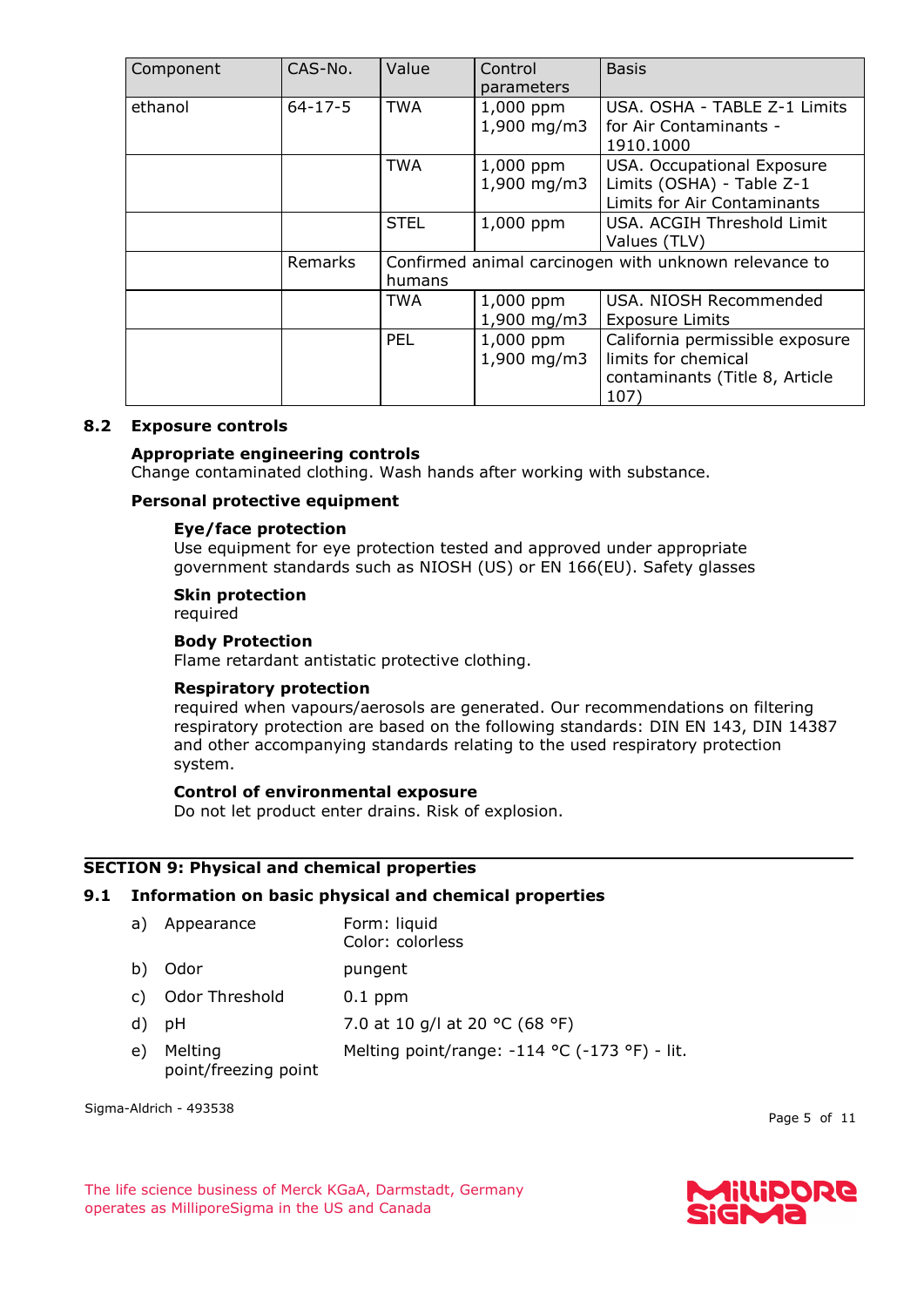| f)                              | Initial boiling point<br>and boiling range         | 78 °C 172 °F - lit.                                                    |  |  |
|---------------------------------|----------------------------------------------------|------------------------------------------------------------------------|--|--|
| g)                              | Flash point                                        | 13 °C (55 °F) - closed cup                                             |  |  |
| h)                              | Evaporation rate                                   | No data available                                                      |  |  |
| i)                              | Flammability (solid,<br>gas)                       | No data available                                                      |  |  |
| j)                              | Upper/lower<br>flammability or<br>explosive limits | Upper explosion limit: 13.5 %(V)<br>Lower explosion limit: $2.5\%$ (V) |  |  |
| k)                              | Vapor pressure                                     | 0.57 hPa at 19.6 °C (67.3 °F)                                          |  |  |
| $\vert$ )                       | Vapor density                                      | 1.6                                                                    |  |  |
| m)                              | Relative density                                   | No data available                                                      |  |  |
| n)                              | Water solubility                                   | 1,000 g/l at 20 $\degree$ C (68 $\degree$ F) - completely miscible     |  |  |
| $\circ)$                        | Partition coefficient:<br>n-octanol/water          | log Pow: -0.35 at 24 °C (75 °F) - Bioaccumulation is not<br>expected.  |  |  |
| p)                              | Autoignition<br>temperature                        | 455 °C (851 °F) at 1,013 hPa - DIN 51794                               |  |  |
| q)                              | Decomposition<br>temperature                       | Distillable in an undecomposed state at normal pressure.               |  |  |
| r)                              | Viscosity                                          | No data available                                                      |  |  |
| s)                              | Explosive properties                               | No data available                                                      |  |  |
| t)                              | Oxidizing properties                               | No data available                                                      |  |  |
| <b>Other safety information</b> |                                                    |                                                                        |  |  |
|                                 | Conductivity                                       | $< 1 \mu$ S/cm                                                         |  |  |

| Conductivity    | $< 1 \mu$ S/cm              |
|-----------------|-----------------------------|
| Surface tension | 72.75 mN/m at 20 °C (68 °F) |
| Relative vapor  | 1.6                         |

# **SECTION 10: Stability and reactivity**

# **10.1 Reactivity**

**9.2 Other safety information**

Vapors may form explosive mixture with air.

# **10.2 Chemical stability**

density

The product is chemically stable under standard ambient conditions (room temperature) .

# **10.3 Possibility of hazardous reactions**

Sigma-Aldrich - 493538 Risk of explosion/exothermic reaction with: hydrogen peroxide perchlorates perchloric acid Nitric acid mercury(II) nitrate permanganic acid Nitriles peroxi compounds

Page 6 of 11

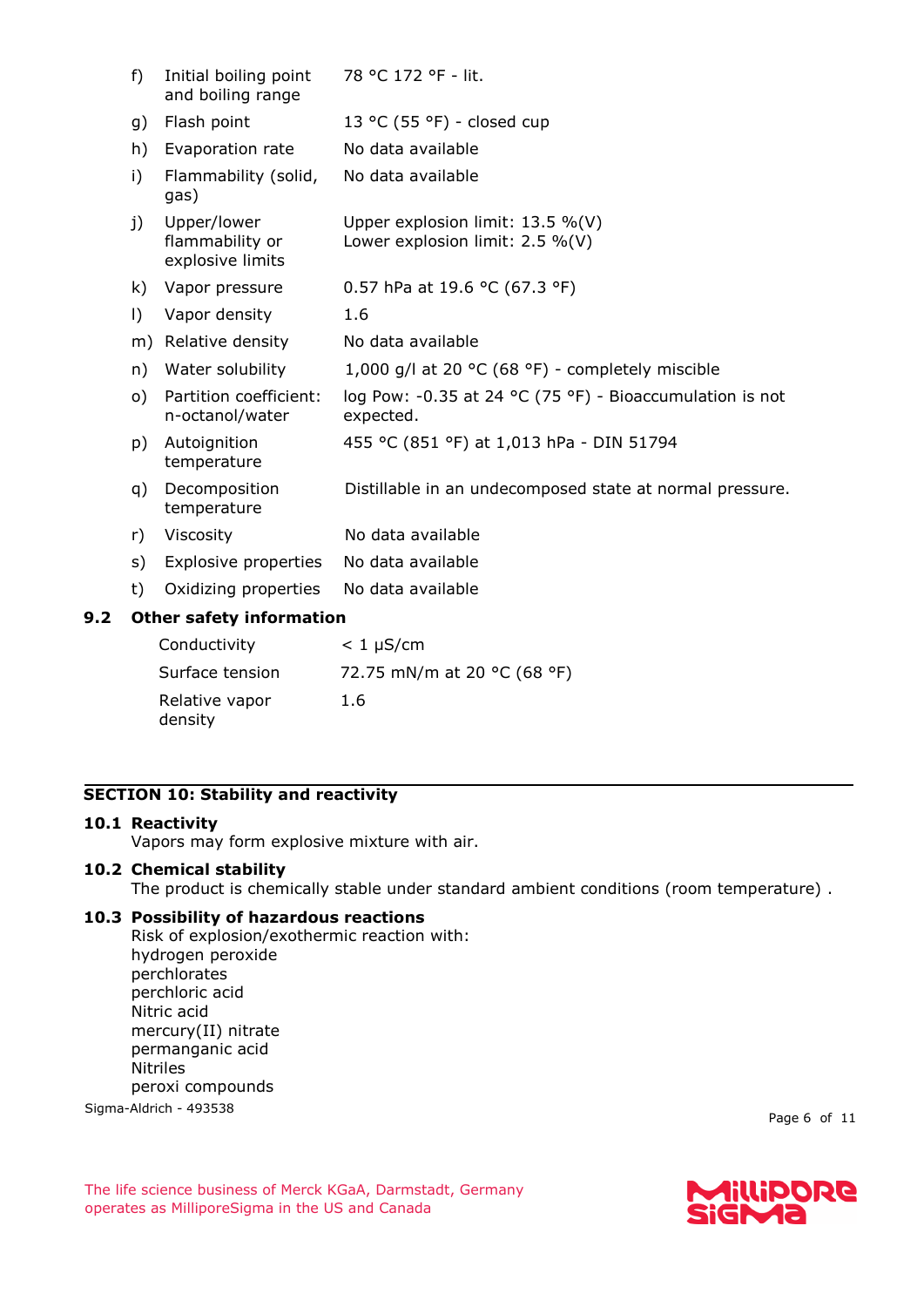Strong oxidizing agents nitrosyl compounds Peroxides sodium Potassium halogen oxides calcium hypochlorite nitrogen dioxide metallic oxides uranium hexafluoride iodides Chlorine Alkali metals Alkaline earth metals alkali oxides Ethylene oxide silver with Nitric acid silver compounds with Ammonia potassium permanganate with conc. sulfuric acid Risk of ignition or formation of inflammable gases or vapours with: halogen-halogen compounds chromium(VI) oxide chromyl chloride Fluorine hydrides Oxides of phosphorus platinum Nitric acid with potassium permanganate

## **10.4 Conditions to avoid**

Warming. Warming.

- **10.5 Incompatible materials** rubber, various plastics
- **10.6 Hazardous decomposition products** In the event of fire: see section 5

Sigma-Aldrich - 493538

Page 7 of 11

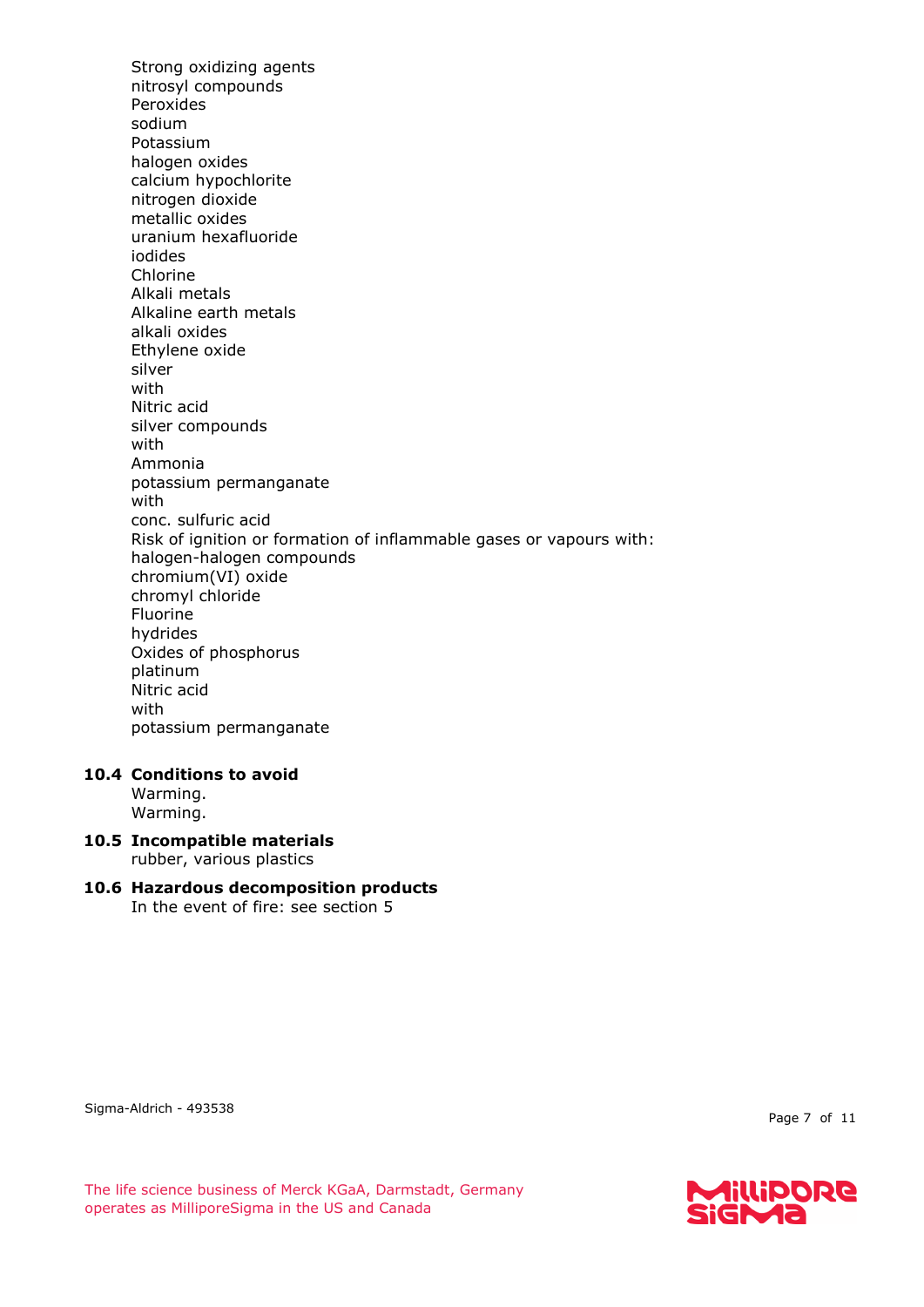# **SECTION 11: Toxicological information**

# **11.1 Information on toxicological effects**

# **Acute toxicity**

LD50 Oral - Rat - male and female - 10,470 mg/kg (OECD Test Guideline 401) LC50 Inhalation - Rat - male and female - 4 h - 124.7 mg/l (OECD Test Guideline 403) Dermal: No data available No data available

# **Skin corrosion/irritation**

Skin - Rabbit Result: No skin irritation - 24 h (OECD Test Guideline 404)

## **Serious eye damage/eye irritation**

Eyes - Rabbit Result: Causes serious eye irritation. (OECD Test Guideline 405)

## **Respiratory or skin sensitization**

Maximization Test - Guinea pig Result: negative (OECD Test Guideline 406) Remarks: (in analogy to similar products) The value is given in analogy to the following substances: Methanol

## **Germ cell mutagenicity**

Test Type: Ames test Test system: Salmonella typhimurium Metabolic activation: with and without metabolic activation Method: OECD Test Guideline 471 Result: negative Test Type: In vitro mammalian cell gene mutation test Test system: mouse lymphoma cells Metabolic activation: with and without metabolic activation Method: OECD Test Guideline 476 Result: negative

Test Type: dominant lethal test Species: Mouse

Application Route: Oral Method: OECD Test Guideline 478 Result: Positive results were obtained in some in vivo tests.

# **Carcinogenicity**

No data available

- IARC: 1 Group 1: Carcinogenic to humans (ethanol)
- NTP: No ingredient of this product present at levels greater than or equal to 0.1% is identified as a known or anticipated carcinogen by NTP.
- OSHA: No component of this product present at levels greater than or equal to 0.1% is on OSHA's list of regulated carcinogens.

Sigma-Aldrich - 493538

Page 8 of 11

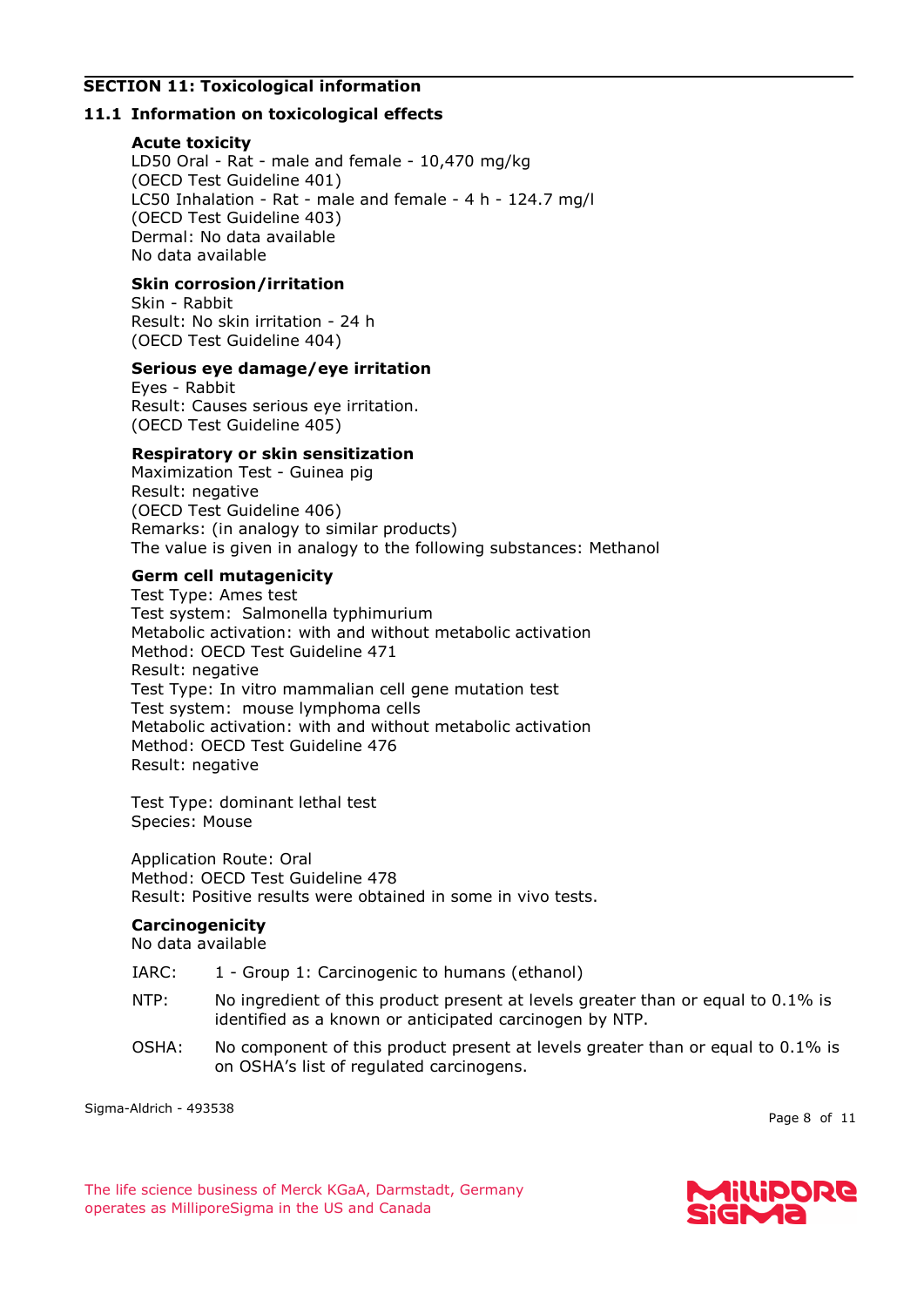# **Reproductive toxicity**

No data available

**Specific target organ toxicity - single exposure** No data available

#### **Specific target organ toxicity - repeated exposure** No data available

**Aspiration hazard**

No data available

# **11.2 Additional Information**

Repeated dose toxicity - Rat - male - Oral - NOAEL (No observed adverse effect level) - 1,730 mg/kg - LOAEL (Lowest observed adverse effect level) - 3,200 mg/kg

# RTECS: KQ6300000

irritant effects, respiratory paralysis, Dizziness, narcosis, inebriation, euphoria, Nausea, Vomiting

To the best of our knowledge, the chemical, physical, and toxicological properties have not been thoroughly investigated.

Stomach - Irregularities - Based on Human Evidence

Stomach - Irregularities - Based on Human Evidence

# **SECTION 12: Ecological information**

# **12.1 Toxicity**

| Toxicity to fish                                          | flow-through test LC50 - Pimephales promelas (fathead minnow) -<br>15,300 mg/l - 96 h<br>$(US-EPA)$          |
|-----------------------------------------------------------|--------------------------------------------------------------------------------------------------------------|
| Toxicity to daphnia<br>and other aquatic<br>invertebrates | static test LC50 - Ceriodaphnia dubia (water flea) - 5,012 mg/l - 48<br>h<br>Remarks: (ECHA)                 |
| Toxicity to algae                                         | static test ErC50 - Chlorella vulgaris (Fresh water algae) - 275 mg/l<br>- 72 h<br>(OECD Test Guideline 201) |
| Toxicity to bacteria                                      | static test IC50 - activated sludge - $> 1,000$ mg/l - 3 h<br>(OECD Test Guideline 209)                      |
| 12.2 Persistence and degradability<br>Biodegradability    | aerobic - Exposure time 15 d<br>Result: ca.95 % - Readily biodegradable.<br>(OECD Test Guideline 301E)       |
| Biochemical Oxygen<br>Demand (BOD)                        | $930 - 1,670$ mg/g<br>Remarks: (Lit.)                                                                        |

Theoretical oxygen demand 2,100 mg/g Remarks: (Lit.)

Sigma-Aldrich - 493538

Page 9 of 11

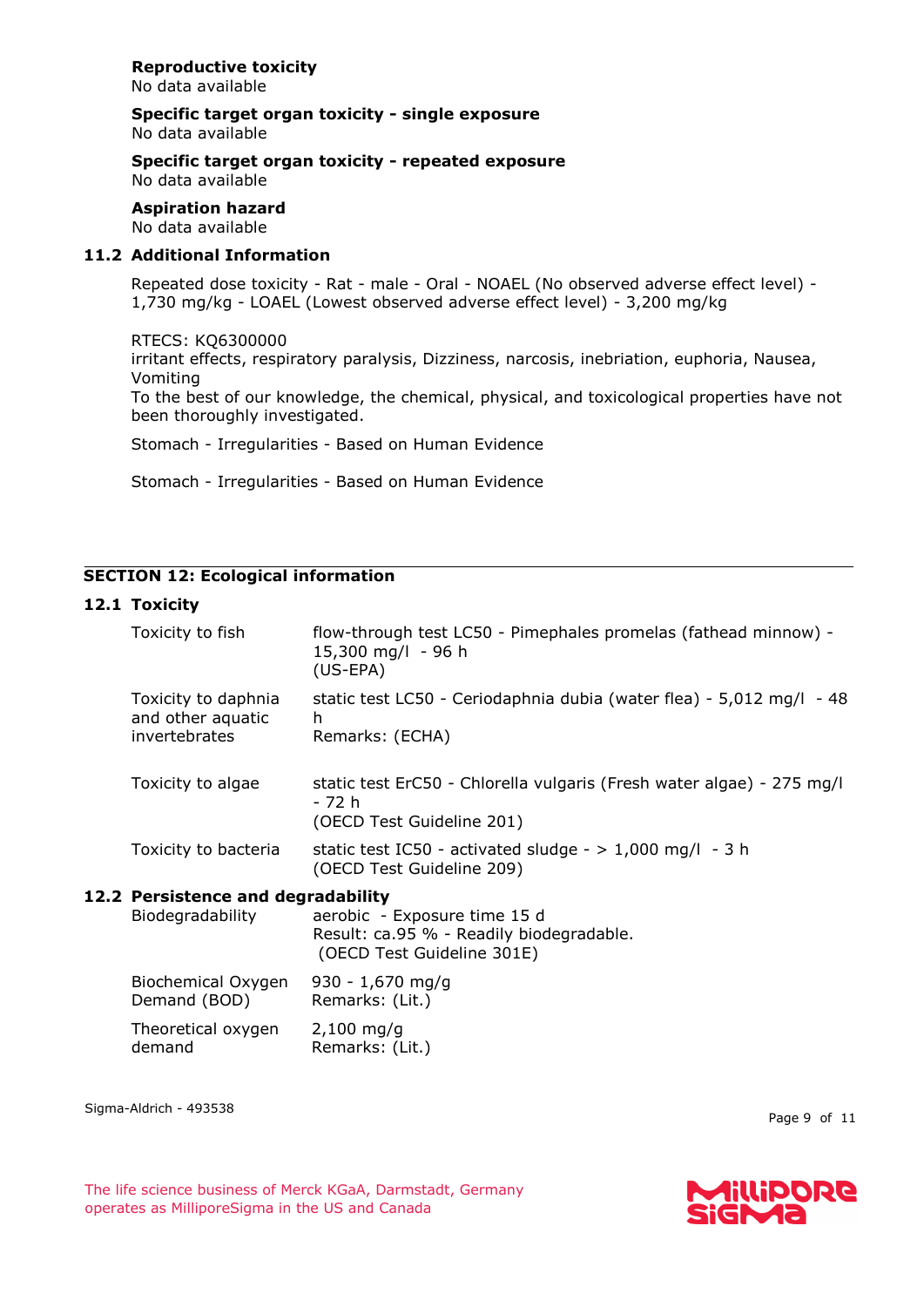## **12.3 Bioaccumulative potential**

Due to the distribution coefficient n-octanol/water, accumulation in organisms is not expected.

# **12.4 Mobility in soil**

No data available

**12.5 Results of PBT and vPvB assessment** PBT/vPvB assessment not available as chemical safety assessment not required/not conducted

#### **12.6 Other adverse effects**

#### **SECTION 13: Disposal considerations**

#### **13.1 Waste treatment methods**

#### **Product**

Waste material must be disposed of in accordance with the national and local regulations. Leave chemicals in original containers. No mixing with other waste. Handle uncleaned containers like the product itself. See www.retrologistik.com for processes regarding the return of chemicals and containers, or contact us there if you have further questions.

| <b>SECTION 14: Transport information</b>                                                                                             |                   |                  |
|--------------------------------------------------------------------------------------------------------------------------------------|-------------------|------------------|
| DOT (US)<br>UN number: $1170$ Class: 3<br>Proper shipping name: Ethanol<br>Reportable Quantity (RQ):<br>Poison Inhalation Hazard: No | Packing group: II |                  |
| <b>IMDG</b><br>UN number: $1170$ Class: 3<br>Proper shipping name: ETHANOL                                                           | Packing group: II | EMS-No: F-E, S-D |
| <b>IATA</b><br>UN number: $1170$ Class: 3<br>Proper shipping name: Ethanol                                                           | Packing group: II |                  |

#### **SECTION 15: Regulatory information**

#### **SARA 302 Components**

This material does not contain any components with a section 302 EHS TPQ.

## **SARA 313 Components**

This material does not contain any chemical components with known CAS numbers that exceed the threshold (De Minimis) reporting levels established by SARA Title III, Section 313.

#### **SARA 311/312 Hazards**

Fire Hazard, Acute Health Hazard, Chronic Health Hazard

#### **Massachusetts Right To Know Components**

CAS-No. Revision Date

Sigma-Aldrich - 493538

Page 10 of 11